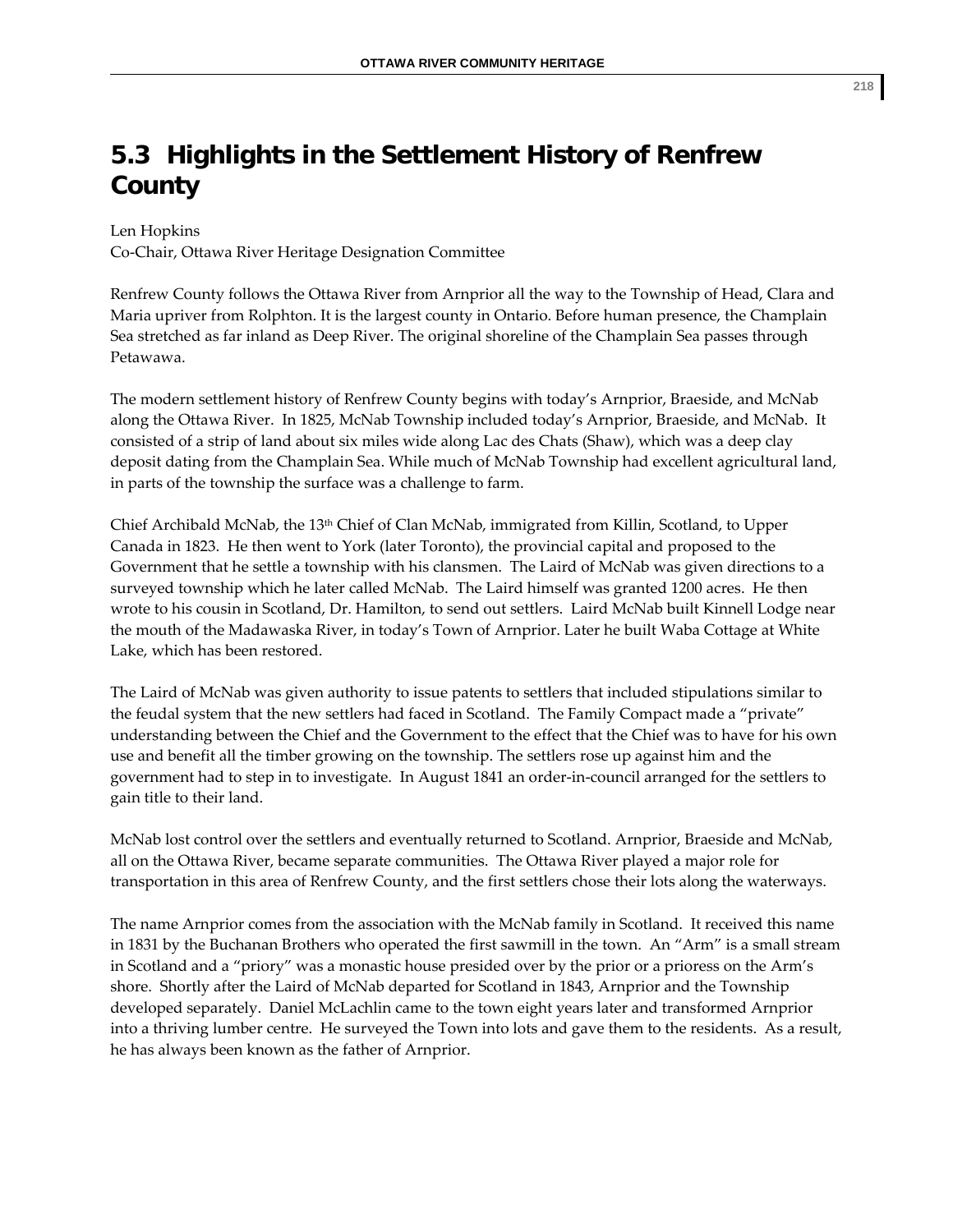Continuing up the Ottawa River, the mouth of the Bonnechere River enters the Ottawa at Castleford in Horton Township. When the first survey was made of Horton Township in 1825 it showed that Horton had two qualified farmers – both on the Ottawa River. Later some settlers came from McNab and others came up the Ottawa to the famous Farrell's Landing. This was the beginning of the Opeongo Line settlement road on the shore of the Ottawa. This Government Road was supposed to join the Ottawa River to Georgian Bay in order to settle the land in between. Ultimately, the Opeongo Line fell victim to competing railway development and ended between Madawaska and the eastern border of Algonquin Park.

The road was rough, stony, and with corduroy roads through swampy areas. Settlers from Britain, Ireland, Holland, Germany, Poland, and Scotland came up the Opeongo Line. Many settled in the immediate area, but others, such as the Germans, Polish, and Irish, settled in the communities in the beautiful hill country of Renfrew County. Polish settlers took up many farms in Wilno, named after Vilno in Poland because it reminded them of their homeland; Wilno, located in Renfrew County, is the oldest Polish settlement in Canada. Irish and Scottish settlers founded communities as well. In many homes, German and Polish are still spoken.

Upriver, Ross Township contains both good agricultural land and other areas that have rock outcroppings. White water rafting in this area has become a major part of the local tourism industry, attracting several companies and many daring tourists.

Champlain's Astrolabe was found by a farm boy, Edward George Lee, then 14 years old, near Green Lake, Ross Township, in 1867, and is believed to have been lost by Samuel de Champlain about June 7, 1613. It is now in the Museum of Civilization in Ottawa after being repatriated from the New York Historical Society in New York City. Harold Dobson of Cobden led the effort to have Champlain's Astrolabe returned to Canada in 1989.

Pembroke Township was been named after the Welsh County of Pembroke. Robert Gourlay corresponded with the Earl of Pembroke seeking settlers to the area. Both the former Townships of Pembroke and Stafford have strong agricultural bases and industry.

Today's Town of Petawawa was settled by large numbers of German families. There were also many early French speaking settlers as well as First Nations Peoples. Petawawa is said to have been named after an elderly First Nations woman living on the banks of the Ottawa River in the 1800s.

In 1905, the Federal Government purchased land from many of the German and French settlers, providing them with land in a neighbouring township. The area became Camp Petawawa, today the Canadian Forces Base Petawawa, one of the largest military bases in Canada. This year Base Petawawa is celebrating 100 years on the Ottawa. Base Petawawa contains almost 100 square kilometers of land and its shoreline on the Ottawa extends for about 16 kilometres. Base authorities have spent six million dollars cleaning up the beaches and unexploded shells along the shore of the Ottawa River.

The present Town of Deep River was built to house employees of the Chalk River Laboratories. This move followed the decision in 1944 to build an atomic plant on the Ottawa River, 8 kilometres east of Chalk River Village. The Town of Deep River is said to have more professional engineers, scientists, and trades than any other Canadian community of 4500 people.